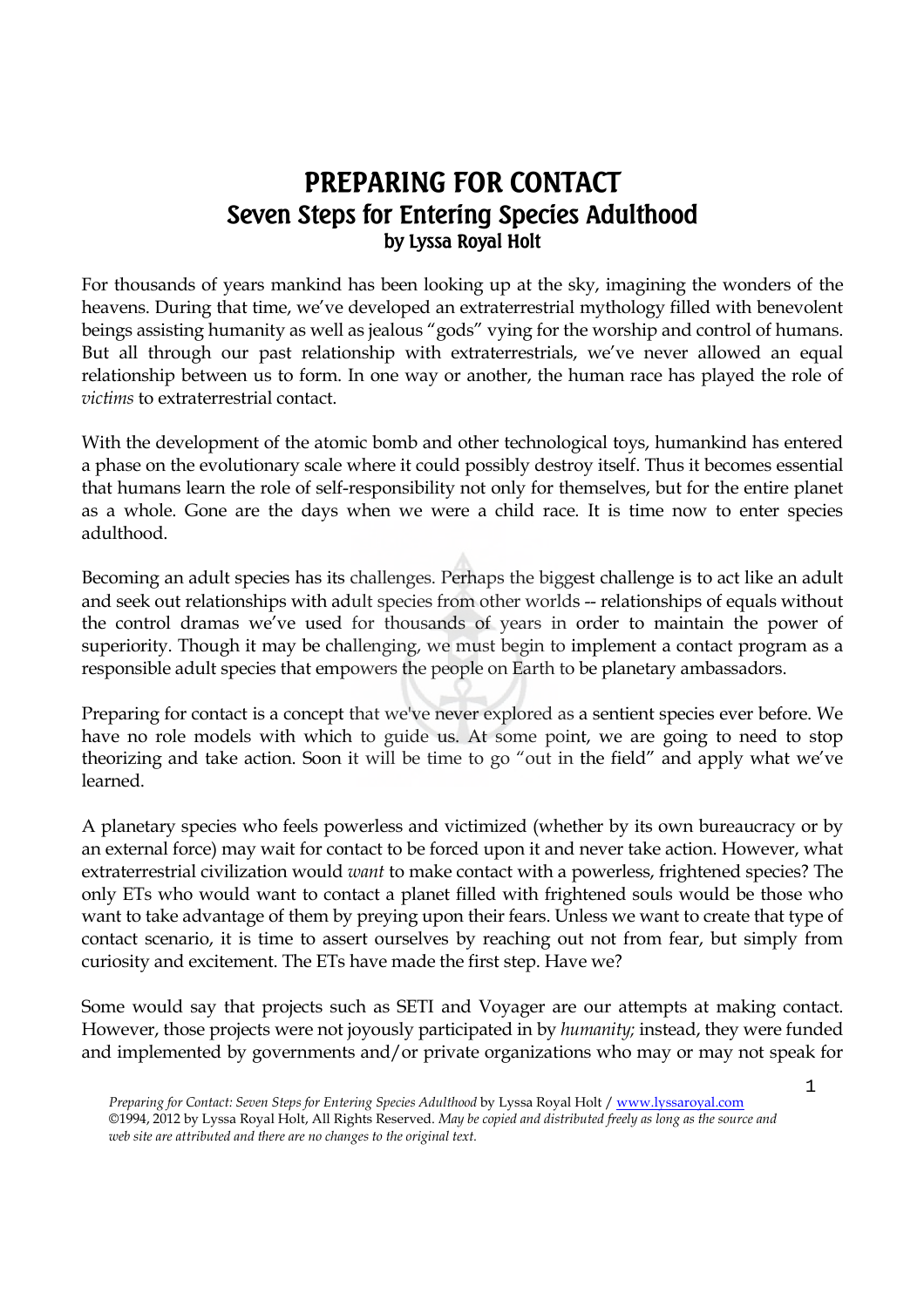the People. No single individuals or small groups (representing the People) have ever participated in those contact programs. Those projects, in a sense, speak the party line by assuming that an ET species will value science and technology (radio waves and space probes) over consciousness itself. Did those contact programs speak for you?

Perhaps it is time to design a contact program of our own, based on our understanding of ETs, their reality, and the human consciousness. Already some visionary organizations like CSETI (founded by Dr. Steven Greer – www.cseti.org) have begun this immense task. But before a paradigm shift occurs, a large group of people must be willing to do whatever it takes to become planetary ambassadors--even if that means releasing old, safe belief systems and entering the world of the unknown in order to do so.

As we prepare for contact, there several issues which need to be addressed before we can become an empowered planet of intergalactic ambassadors.

**1. Acknowledge the Inevitability of Contact.** It is time for the people of influence in our society to stop arguing whether ETs exist or whether or not a specific case study is real or hoaxed. Instead, we as a society can be better served by realizing contact is a high probability and beginning to prepare our selves and our people for the inevitable contact which occurs for any species entering adulthood.

**2. Discover Personal Truths.** The only truth that matters is the truth one finds within. This requires us to begin to form a solid personal truth about the ET phenomenon which is not based on polarity -- meaning that we don't simply categorize the ETs as being space brothers here to save us, or invaders here to conquer us. The truth lies somewhere in between and becoming selfresponsible individuals simply means putting aside our judgments (based on our own emotions), cultivating a personal truth about the importance of contact, and carrying out our responsibilities to initiate contact in a dignified and diplomatic way.

**3. Embrace Humanity.** Opening positive, diplomatic communications with extraterrestrials who may be quite alien to us will be impossible unless we first take responsibility for our planet and the people upon it. Unless we seek to become a People, it is unlikely that extraterrestrials will wish to open contact with a group of fragmented and aggressive adolescents. We must seek to create an atmosphere of family on Earth. It is possible that even just beginning this process will be enough to shift the paradigm.

4. **Interspecies Communication.** We have several "alien" species here on Earth with which to practice our communication skills. It is unrealistic to think that contact with ETs will be achieved through the types of language and communication with which we are familiar. We will need to be prepared to enter a common ground upon which we can meet alien species. In the meantime, we can practice learning new methods of communication with the dolphins, whales, and the